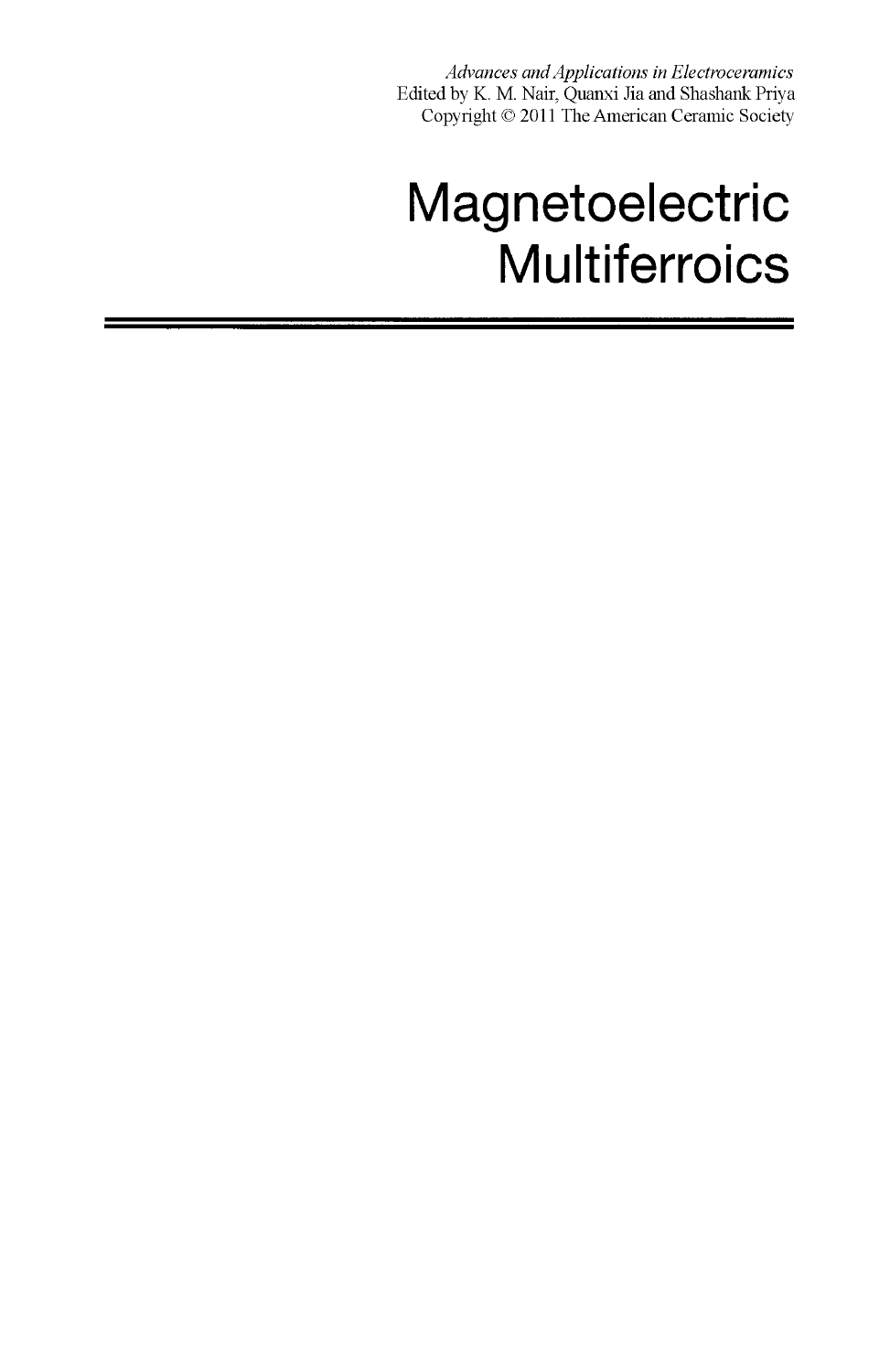# FINITE-SIZE EFFECTS IN NANOSCALED MULTIFERROICS

J. J. Heremans (1), J. Zhong (2,3), R. Varghese (2,3), G. T Yee (4), and S. Priya (2,3)

1) Department of Physics, Virginia Tech, Blacksburg, Virginia 24061, USA

2) Center for Energy Harvesting Materials and Systems, Virginia Tech, Blacksburg, Virginia 24061, USA

3) Department of Materials Science and Engineering & Department of Mechanical Engineering, Virginia Tech, Blacksburg, Virginia 24061, USA

4) Department of Chemistry, Virginia Tech, Blacksburg, Virginia 24061, USA

# ABSTRACT

We present studies of single-phase multiferroic materials in nanoparticle or nanoplate form, where size effects modify the long range magnetic structure and hence influence the magnetic properties. Size effects as isolated here, are of particular relevance to understand the interplay between magnetic and ferroelectric properties in heterogeneous, multi-phase multiferroic structures. Bulk multiferroic  $\text{BiMnO}_3$  shows ferromagnetic ordering below 105 K, but few characterization attempts have been performed on nanoscaled material. We have synthesized  $\text{BiMnO}_3$  nanoplates and characterized the structure, composition, morphology and magnetic properties. Ferromagnetic behavior is not observed in the nanoplates, in contrast to the bulk, indicative of finite size effects. We have also synthesized BiFeO<sub>3</sub> nanoparticles (characterized by XRD, EDS and magnetometry), which exhibit ferromagnetism with spin-glass-like behavior, as a result of reduced dimensionality. Bulk perovskite BiFe $O<sub>3</sub>$  instead shows antiferromagnetism. The difference in magnetic behavior for nanoparticles compared to bulk behavior, is, in both cases, attributable to finite-size effects.

# **INTRODUCTION**

Magnetoelectric multiferroic single-phase materials are characterized by the presence of directly coupled ferroic orders, typically ferromagnetism and ferroelectricity. Attempts to identify single-phase systems exhibiting both ferromagnetic and ferroelectric orders hark to a study by Landau and Lifshitz analyzing the presence of magnetoelectric coupling on the basis of crystal symmetry, which led to theoretical and experimental work on  $Cr_2O_3$ <sup>1</sup> . The magnetoelectric coupling in principle allows a technologically relevant control of magnetization by electric fields  $\frac{3}{5}$ . In particular, multiferroic materials offer potential applications in information storage, in spintronics and in sensors, where the magnetoelectric coupling can be used for multi-state functionalities <sup>6</sup>. However materials limitations exist on the types of single-phase structures in which the coupling can exist  $^{7,8}$ , and even then, in most single-phase materials the coupling is weak  $9,10$ . Several single-phase multiferroics have been reported in the literature, including  $Ni<sub>3</sub>B<sub>7</sub>O<sub>13</sub>I$ ,  $RMn<sub>2</sub>O<sub>5</sub>$  (R: rare earths),  $Ni<sub>3</sub>V<sub>2</sub>O<sub>8</sub>$ ,  $CoCr<sub>2</sub>O<sub>4</sub>$ ,  $MnWO<sub>4</sub>$ , and  $Pb(Fe_{2/3}W_{1/3})Q_3$ <sup>11-17</sup>, and the origin of the coupling between magnetic and ferroelectric degrees of freedom is under study. However, the search for high temperature single phase materials exhibiting a magnetoelectric effect of useful magnitude continues. Indeed in most single-phase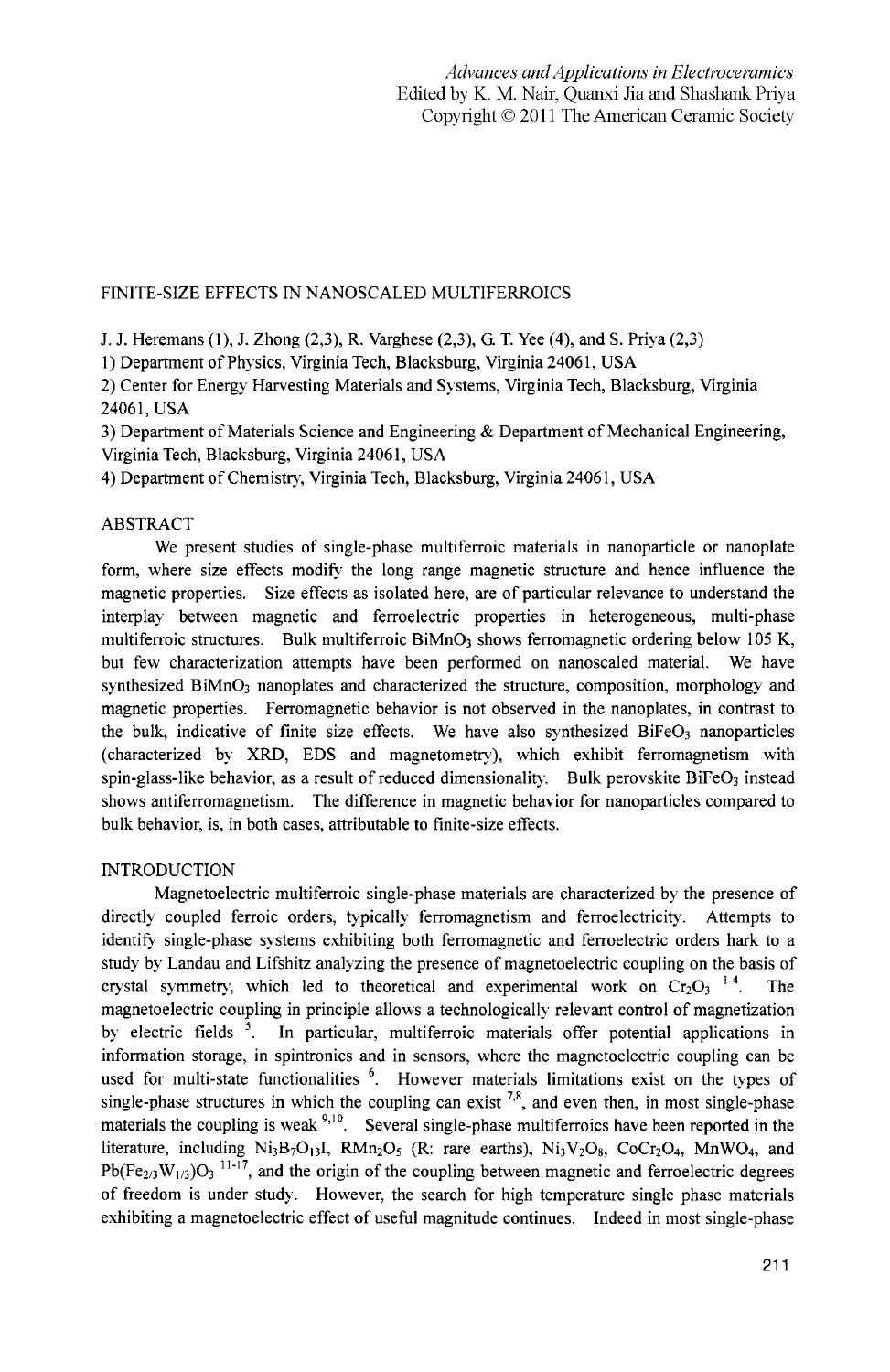materials studied so-far, the orders and their coupling occur much below room temperature, since Néel or Curie temperatures are low  $<sup>18</sup>$ . Several avenues exist however to circumvent the present</sup> limitations on single-phase materials. Bilayers in which individual layers are coupled via strain have shown much promise, and, as another avenue, here we present examples how the ferroic orders of materials can be altered by reduced dimensions, with as specific examples  $\text{BiMnO}_3$  $(BMO)$  and BiFeO<sub>3</sub> (BFO). Size effects can introduce changes in physical behavior and offer the opportunity to tailor the physical properties. For example, BFO is known to exhibit antiferromagnetism in bulk form, yet several studies have suggested the onset of ferromagnetic behavior in BFO thin films and nanoparticles  $19, 20$ .

#### BISMUTH MANGANESE OXIDE NANOPLATES

Among the multiferroic single-phase materials, BMO is a promising candidate for applications, but experiments on BMO have focused on bulk or thin film materials, with few attempts at nanoscale dimensions. Perovskite-phase BMO is typically synthesized under pressures of 40 - 50 kbar in the temperature (T) range of 600 - 900 °C which results in stabilization of the desired perosvskite phase  $2<sup>1</sup>$ . In this work, we have attempted synthesis of BMO nanoplates by the co-precipitation method. Stoichiometric quantities of  $Bi_2O_3$  and MnCl<sub>2</sub> were dissolved in  $HNO<sub>3</sub>$  and  $HCl$  and NaOH was subsequently added to form the hydroxide gel. The gel was continuously stirred for 4 - 6 hours with *T* maintained at 100°C. The resulting crystalline powder was subsequently filtered and dried, and was found to consist of two phases, which were characterized by various methods. X-ray diffraction (XRD), energy dispersive X-ray spectroscopy (EDS), X-ray photoelectron spectroscopy (XPS), SEM and TEM were employed to characterize the structure, composition and morphology of the phases. SQUID magnetometry was applied for characterization of the ensemble magnetic properties.

Figures 1(a) and (b) depict TEM and SEM micrographs of as-synthesized material. Although nanoscale plates (area marked as "1" in Fig.  $1(a)$ , and dominant in Fig.  $1(b)$ ) form the majority of the material, a concentration of needle-shaped particles (area marked as "2" in Fig. 1(a)) was identified along with nanoplates in the TEM micrograph. The XRD pattern shown in Fig. 2 did not detect the presence of a secondary phase and indicates single-phase BMO. The major fraction of the material is hence BMO, corresponding with the dominant plate shape. Peak broadening is visible in the XRD due to the reduced dimensions of the BMO nanoplates. TEM-EDS analysis (Table I-top) on the needle-like phase, in the area marked as "2" in Fig. 1(a), shows that the needle-phase has substantially lower Mn content than Bi content. On the other hand, EDS analysis on the BMO nanoplates (Table I-bottom), conducted on the area marked as "1" in Fig. 1(a), shows Mn content to be slightly off-stoichiometry, and higher than Bi. Thus, the minority needle shape is a Bi-rich phase, while the majority BMO phase has a plate shape, and dominates the XRD pattern. The majority phase also likely dominates the magnetic properties.

The presence of multiferroicity in BMO was proposed by Hill and Rabe  $22$  and was experimentally confirmed by Sugawara *et al.* <sup>23,24</sup> and Kimura *et al.* <sup>25</sup>. Bulk BMO exhibits a ferromagnetic transition around  $T = 105 \text{ K}^{26}$ . Measurement of ferroelectric polarization on the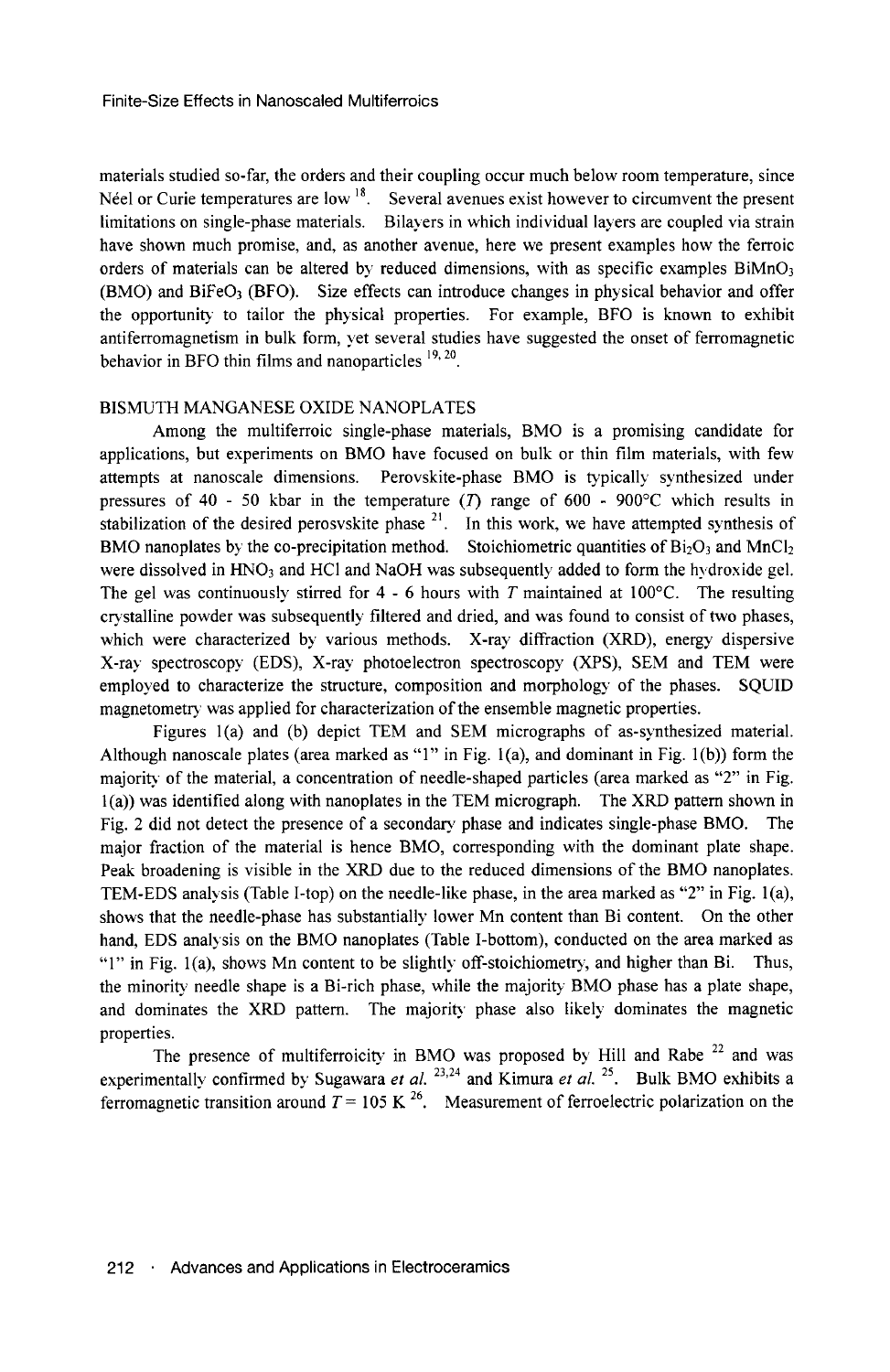other hand has been hampered due to high electric leakage currents. We performed measurements of magnetization *(M)* at  $T = 10$  K, 77 K and 298 K, as function of applied magnetic field *(H).* Magnetic hysteresis loops could not be identified from 298 K down to 10 K, precluding ferromagnetic behavior in the ensemble and hence also in the BMO nanoplates. Rather, paramagnetic behavior could be concluded in the sample, as shown in Fig. 3. Figure 3

depicts the *T* dependence of the susceptibility ( $\chi$ , defined as  $\chi = M(T)/H$ ) at fixed *H* under zero

field cooling (ZFC) and field cooling (FC) conditions  $(M(T)$  was measured under an applied  $H=$ 5000 Oe). The difference in  $M(T)$  between ZFC and FC conditions never exceeds  $\sim$  10 %, and hence irreversibility or spin-glass behavior are concluded to be absent. In short, no ferromagnetic transition was observed, indicating a loss of ferromagnetic order in these BMO nanoparticles.

In order to correlate the observed BMO slight non-stoichiometry to changes in valence state of the Mn ions, we performed a comparative XPS analysis. Figure 4 shows the XPS spectrum on four different materials: the BMO nanoplates,  $MnCO<sub>3</sub>$ ,  $Mn<sub>2</sub>O<sub>3</sub>$  and  $MnO<sub>2</sub>$ , with the latter three samples used as standard references corresponding to Mn valence states of  $+2$ ,  $+3$ , and +4. If the XPS signal from the BMO sample coincides with one of the standards, the dominant Mn valence can be approximated. The results in Fig. 4 demonstrate that one peak position for the BMO nanoplates matches  $Mn_2O_3$ , indicating a Mn valence state in BMO of +3. However, XPS spectra of BMO samples also exhibit a signal in the binding energy range 650 eV - 645 eV. Hence other Mn valence states exist in the BMO nanoplates, as expected due to non-stoichiometry. This result also explains the presence of minor traces of needle shaped particles. The varying Mn valence can contribute to the deletion of the ferromagnetic transition, while another important contribution can be found in the nanoscale morphology.

BMO hosts three crystallographically distinct  $Mn^{3+}$  sites, and supports 6 different Mn-O-Mn superexchange pathways <sup>26, 27</sup>. The ferromagnetic order in bulk BMO originates in the Mn-O-Mn orbital configurations with ferromagnetic interactions outnumbering and dominating over the non-ferromagnetic configurations. A dominant collinear ferromagnetic ordering hence appears with an average  $Mn^{3+}$  magnetic moment of 3.2  $\mu_B$  <sup>27</sup>, but the non-ferromagnetic interactions lead to partial frustration and a lower spin value than in the fully aligned case  $26, 27$ . Dynamic light scattering measurements in our samples show an average plate size of the BMO phase of  $\sim$ 120 nm in diameter. SEM and TEM micrographs (Fig. 1) imply a thickness much less than the diameter, hence the identification with a nanoplate morphology. In analogy to size effects mentioned for BFO, the low dimensionality of the BMO nanoplates can be invoked for the loss of ferromagnetism, resulting from alterations in the superexchange mechanism. We surmise that the low dimensionality of the nanoplates affects the length and the angle of Mn-O-Mn bonds, causing the delicate ferromagnetic order to disappear. The non-stoichiometric, Mn-rich composition of the BMO nanoplate phase may also play a role in suppressing ferromagnetism, since to compensate for the extra charge, changes in bond density of the various Mn-O-Mn orbital configurations may occur which affect the Mn-O-Mn superexchange interactions.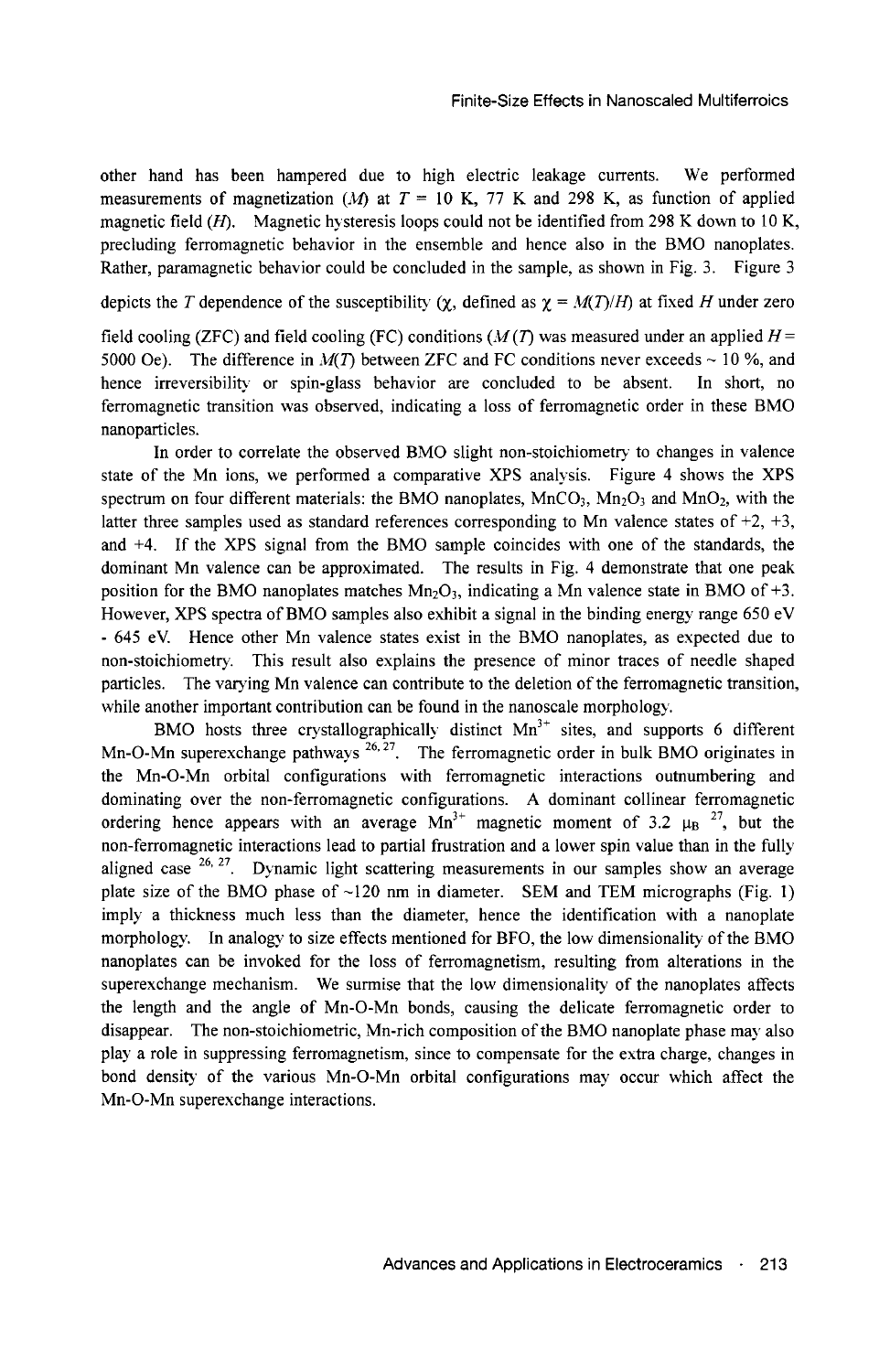## BISMUTH IRON OXIDE NANOPARTICLES

In bulk form the multiferroic perovskite BFO has a high ferroelectric Curie temperature  $T_c = 1143$  K and a high antiferromagnetic Néel temperature  $T_N = 643$  K <sup>28</sup>. BFO is a G-type antiferromagnet with the  $Fe<sup>3+</sup>$  magnetic moments coupled ferromagnetically within the (111) planes and antiferromagnetically between neighboring planes  $^{29,30}$ . The presence of Fe<sup>3+</sup> ions with a magnetic moment of  $\mu_{Fe} = 3.70 \mu_B$  was confirmed by neutron diffraction  $3^{1,32}$ . Neutron powder diffraction showed that the structure could be described using modulated magnetic ordering models such as a circular cycloid, an elliptical cycloid and a spin density wave  $^{33}$ . A cycloidal spatially modulated spin structure is hence present in bulk samples, responsible for a cancellation of the macroscopic magnetization  $34$ . A helical spin structure with a long wavelength of 62 nm, incommensurate with the lattice spacing  $35,36$ , results from the fact that the axis of spin alignment precesses through the crystal. As a result of the complex cycloidal spin structure easily being perturbed by strain, it has been suggested experimentally  $37-40$  and predicted theoretically  $34$ , that in thin films weak ferromagnetism is present. In this work the focus lies on exploring the magnetic behavior of the BFO nanoparticles, since few results are available on nanoparticles, while size effects can lead to a modification of magnetic order as thin films indicate.

The BFO nanoparticles here were synthesized via the sol-gel method. Bismuth nitrate  $(Bi(NO<sub>3</sub>)<sub>3</sub>·5H<sub>2</sub>O)$  and iron nitrate  $(Fe(NO<sub>3</sub>)<sub>3</sub>·9H<sub>2</sub>O)$  in stoichiometric proportions (1:1 molar ratio) were dissolved in 2-methoxyethanol ( $C_3H_8O_2$ ). The solution was adjusted to a pH value of  $4-5$  by adding 2-methoxyethanol and  $HNO<sub>3</sub>$ . This mixture was stirred for 30 minutes at room temperature to obtain the sol, which was then kept at 80°C for 96 hours to form the dried gel powder. The dried powder was calcined in a temperature range of 400–600 $^{\circ}$ C for 1 - 3 h in air. The optimal calcination temperature was 450  $^{\circ}$ C for 2 hours. The structure and morphology of BFO nanoparticles were investigated by powder XRD, and SEM. Magnetic measurements were obtained by variable-temperature SQUID magnetometry.

A SEM micrograph of the as-synthesized nanoparticle ensemble is depicted in Fig. 5, revealing a spherical morphology with average particle size of 20 nm. The XRD pattern of the as-synthesized material, depicted in Fig. 6, indicates a single-phase perovskite structure. The (111) peak splitting indicates a rhombohedral structure for the nanoparticle ensemble, consistent with the reported structure of BFO ceramics<sup>41</sup>.

Figure 7 shows the *H* dependence of the magnetization *M* for the BFO nanoparticles at *T=* 10 K, 77 K and 298 K. The magnetic hysteresis shows ferromagnetism from 10 K to room temperature. As mentioned above, in bulk BFO single crystals the magnetization measurements are expected to exhibit antiferromagnetism  $42.4\overline{3}$ . Yet, weak ferromagnetism is often reported in polycrystalline BFO ceramics and thin films<sup>44</sup>. Spontaneous magnetization in as-synthesized BFO samples has been ascribed to cumulative effects of mixed  $Fe^{2+}/Fe^{3+}$  valence formation, of suppression of the helical spin structure, of an increase in canting angle, and/or of iron-rich nanoclusters <sup>37,38,40,41,45-47</sup>. A spin-glass behavior has also been observed in the *M(T)* and *M (H)* measurements for BFO films annealed in air atmosphere, further enhanced by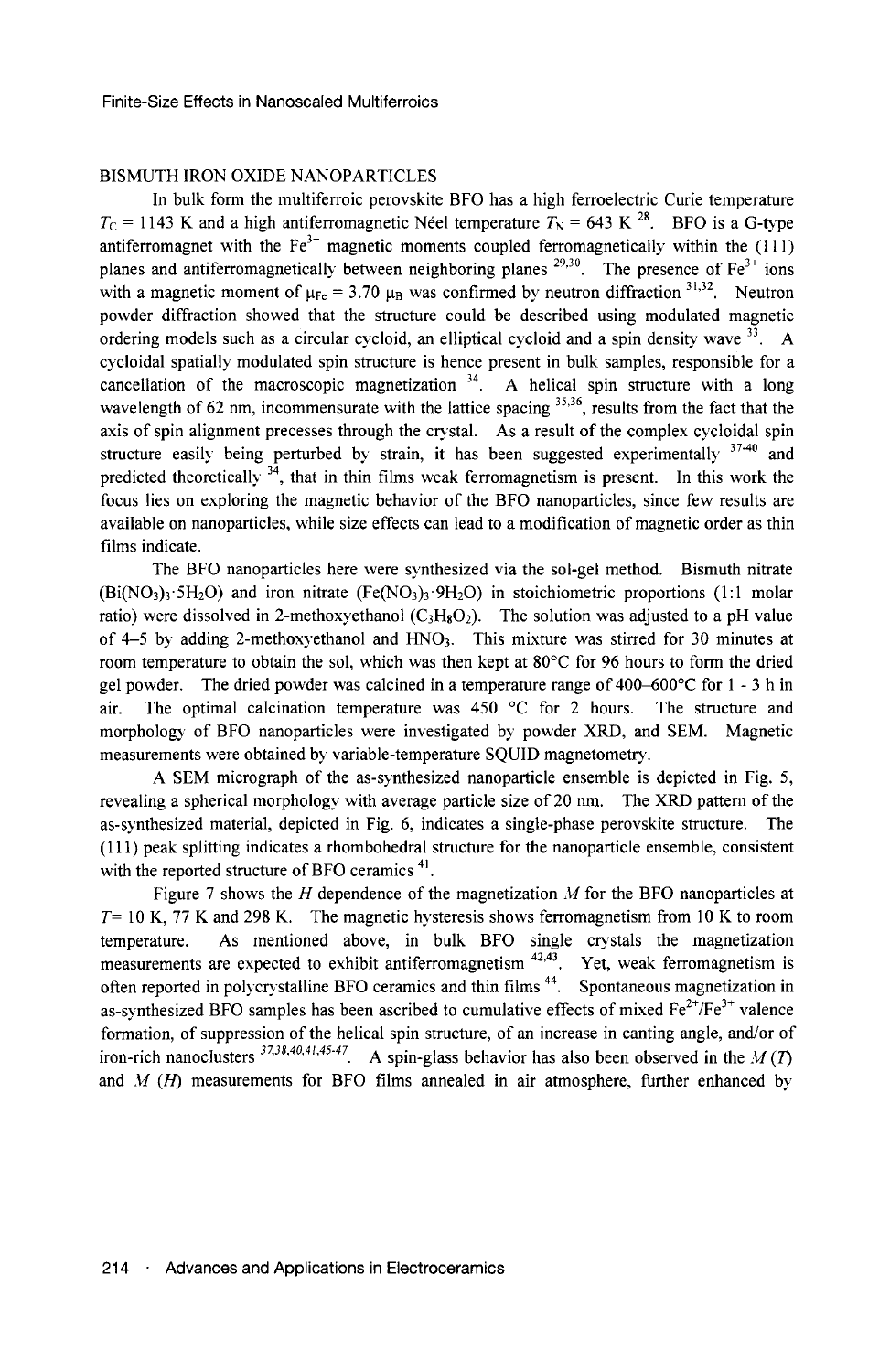annealing the sample in an oxygen atmosphere and hence tentatively related to the formation of iron oxide nanoclusters or precipitates <sup>40,47</sup>. Yet in our samples no secondary phases are present according to the XRD and according to the EDS analysis contained in Table II. The BFO nanoparticle composition was found to be stoichiometric. Hence, we attribute the observed ferromagnetism to size effects resulting from the nanoparticle geometry influencing the cycloid spin structure. The wavelength of the fully developed incommensurate cycloid spin structure in bulk BFO is 62 nm<sup>48</sup>, longer than the scale of our BFO nanoparticles. The cycloid spin structure characteristic of antiferromagnetism is interrupted by the particle surface in our BFO nanoparticles, an interruption that in thin films can induce ferromagnetic behavior <sup>40,43</sup>.

Figure 8 contains the dependence on *T* of the magnetization *M* (7) under ZFC and FC conditions, with *M* (7) measured under applied *H* of 5000 Oe. At 5000 Oe the saturation magnetization is not reached, as can be observed in Fig. 7. Yet, the low-T value for the magnetization measured here,  $\sim 0.52$  emu/g, compares well to the  $\sim 0.49$  emu/g recentlyobtained for nanocrystalline films under FC conditions<sup>49</sup>. *M* (*T*) in Fig. 8 further shows irreversibility between FC and ZFC conditions over a wide range of *T,* a clear indication of spin-glass-like behavior (also observed in Ref. 49). For BFO, spin-glass-like behavior has been observed in both single-crystal and thin film samples (see *e.g.* Ref. 50). However, Fig. 8 contains evidence of spin-glass-like behavior in BFO nanoparticles. To provide context, the unique long-range spiral spin structure characteristic of bulk BFO will lead to spin-glass behavior differing from Ising systems. The spin-glass behavior may have long-range Coulumbic contributions to the electromagnons which are not pure spin waves  $51$ . Pinning of the incomplete spin spiral structure at the nanoparticle boundaries may also result in the experimental observation of spin-glass-like *M(T).* Further, spin-glass-like behavior in BFO has been ascribed to diffusion of domain walls, since the domain walls in BFO are known to influence both ferroelectric and ferromagnetic properties  $52$ 

# **CONCLUSION**

In both multiferroic materials  $\sinh 0$ <sub>3</sub> and  $\sinh 0$ <sub>3</sub>, size effects modify the magnetic ordering, as demonstrated here by a synthesis of  $BiMnO<sub>3</sub>$  nanoplates and  $BiFeO<sub>3</sub>$  nanoparticles, followed by extensive compositional, structural and magnetic characterization. BiMnO<sub>3</sub> nanoscale plates were synthesized through co-precipitation. Magnetic measurements demonstrate a lack of magnetic ordering behavior which was explained on the basis of size effects and non-stoichiometry. BiFeO<sub>3</sub> nanoparticles were synthesized by a sol-gel method, and characterization shows the presence of  $BiFeO<sub>3</sub>$  at an average particle size of 20 nm (shorter than the cycloid length). Ferromagnetic properties and spin-glass-like behavior were observed in the BiFe03 nanoparticles. Spin-glass-like behavior can be ascribed to diffusion of domain walls, with possible contributions from pinning of the cycloid spin structure at the nanoparticle surface. Ferromagnetic behavior in the nanoparticles can be ascribed to an interruption or partial destruction of the long-wavelength cycloid spin structure characteristic of bulk BiFeO<sub>3</sub>.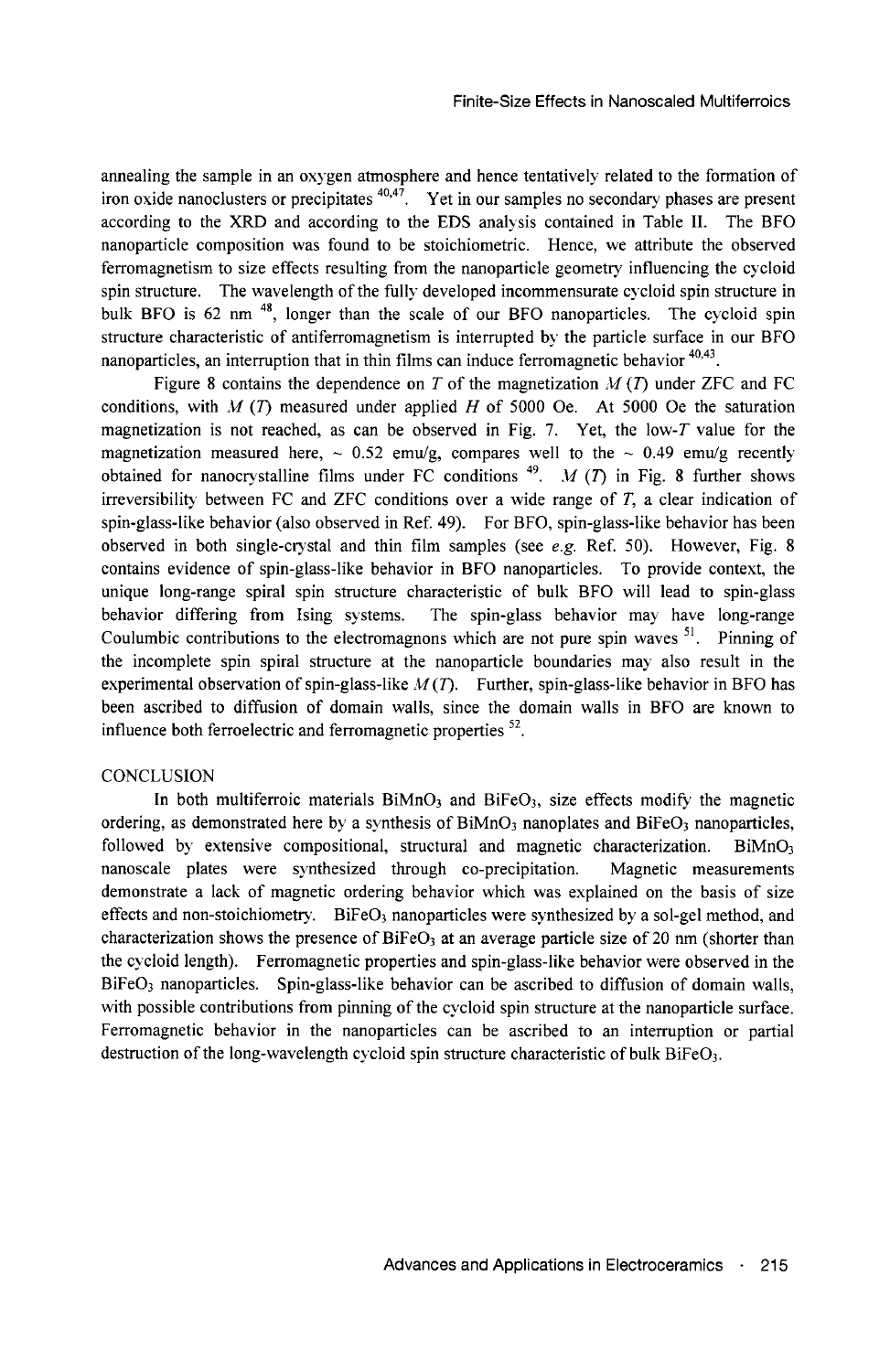# REFERENCES

L. D. Landau and E. M. Lifshitz, *Electrodynamics of Continuous Media,* Pergamon Press, Oxford, 119 (1960).

- <sup>2</sup> I. E. Dzyaloshinskii, Soviet Phys.- JETP 10, 628 (1960).
- D. N. Astrov, Soviet Phys.- JETP **11,** 708 (1960). 4
- $^{4}$  D. N. Astrov, Soviet Phys.- JETP 13, 729 (1961).
- <sup>5</sup> W. Prellier, M. P. Singh, and P. Murugavel, J. Phys. Condens. Matter 17, R803 (2005).<br><sup>6</sup> T. Zhao, A. Scholl, E. Zavaliche, K. Lee, M. Barry, A. Doran, M. B. Cruz, X. H. *4*

 T. Zhao, A. Scholl, F. Zavaliche, K. Lee, M. Barry, A. Doran, M. P. Cruz, Y. H. Chu, C. Ederer, N. A. Spaldin, R. R. Das, D. M. Kim, S. H. Baek, C. B. Eom, and R. Ramesh, Nature Materials 5, 823 (2006).

- N. A. Hill, J. Phys. Chem. B **104,** 6694 (2000). 8
- <sup>8</sup> N. A. Hill, and A. Filippetti, J. Magn. Magn. Mater. **242**, 976 (2002).
- <sup>9</sup> R. Ramesh, and N. A. Spalding, Nature Mater. 6, 21 (2007).
- <sup>10</sup> S. W. Cheong, and M. Mostovoy, Nature Mater. 6, 13 (2007).
- G. A. Smolenskii, and V. A. Bokov, J. Appl. Phys. 35, 915 (1964).
- <sup>12</sup> W. Qu, X. Tan, R. W. McCallum, D. P. Cann, and E. Ustundag, J. Phys: Condens. Matter 18, 8935 (2006). 13
- <sup>13</sup> N. Hur, S. Park, P. A. Sharma, J. S. Ahn, S. Guha, and S. W. Cheong, Nature 429, 392  $(2004)$ .
- G. Lawes, A. B. Harris, T. Kimura, N. Rogado, R. J. Cava, A. Aharony, O. Entin-Wohlman, T. Yildirim, M. Kenzelmann, C. Broholm, and A. P. Ramirez, Phys. Rev. Lett. 95, 087205  $(2005)$ .

 Y. Yamasaki, S. Miyasaka, Y. Kaneko, J.-P. He, T. Arima, and Y. Tokura, Phys. Rev. Lett. 96, 207204 (2006).<br><sup>16</sup> K Tanjouc

- K. Taniguchi, N. Abe, T. Takenobu, Y. Iwasa, and T. Arima, Phys. Rev. Lett. 97, 097203  $(2006)$ .
- O. Heyer, N. Hollmann, I. Klassen, S. Jodlauk, L. Bohaty, P. Becker, J. A. Mydosh, T. Lorenz, and D. Khomskii, J. Phys.: Condens. Matter 18, L471 (2006).
- <sup>18</sup> M. Fiebig, J. Phys. D: Appl. Phys. **38**, R123 (2005).
- $J<sup>19</sup>$  J. O. Cha, and J. S. Ahn, J. Korean Phys. Soc. 54, 844 (2009).<br><sup>20</sup> E. Gao, X. X. Chen, K. B. Vin, S. Dong, Z. E. Ren, E. Vuan, T.
- F. Gao, X. Y. Chen, K. B. Yin, S. Dong, Z. F. Ren, F. Yuan, T. Yu, Z. G. Zou, and J. M. Liu, Adv. Mater. **19**, 2889 (2007).
- Y. Yu Tomashpol'skii, E. V. Zubova, K. P. Burdina, and N. Yu. Venevtev, Sov. Phys. Crystallogr. 13, 859 (1969).<br> $^{22}$  N. A. Hill, and K. M. B.
- <sup>22</sup> N. A. Hill, and K. M. Rabe, Phys. Rev. B 59, 8759 (1999).<br><sup>23</sup> E. Sugawara, S. Jida, Y. Syono, and S. Akimoto, Jnn. J. Ph
- F. Sugawara, S. Iida, Y. Syono, and S. Akimoto, Jpn. J. Phys. Soc. **20,** 1529 (1965). 24
- F. Sugawara, S. Iida, Y. Syono, and S. Akimoto, Jpn. J. Phys. Soc. 25, 1553 (1968). 25
- <sup>25</sup> T. Kimura, S. Kawamoto, I. Yamada, M. Azuma, M. Takano, and Y. Tokura, Phys. Rev. B 67, 180401 (2003).<br> $^{26}$  A M Santos
- A. M. Santos, A. K. Cheetham, T. Atou, Y. Syono, T. Yamaguchi, K. Ohoyama, H. Chiba, and C. N. R. Rao, Phys. Rev. B 66, 064425 (2002).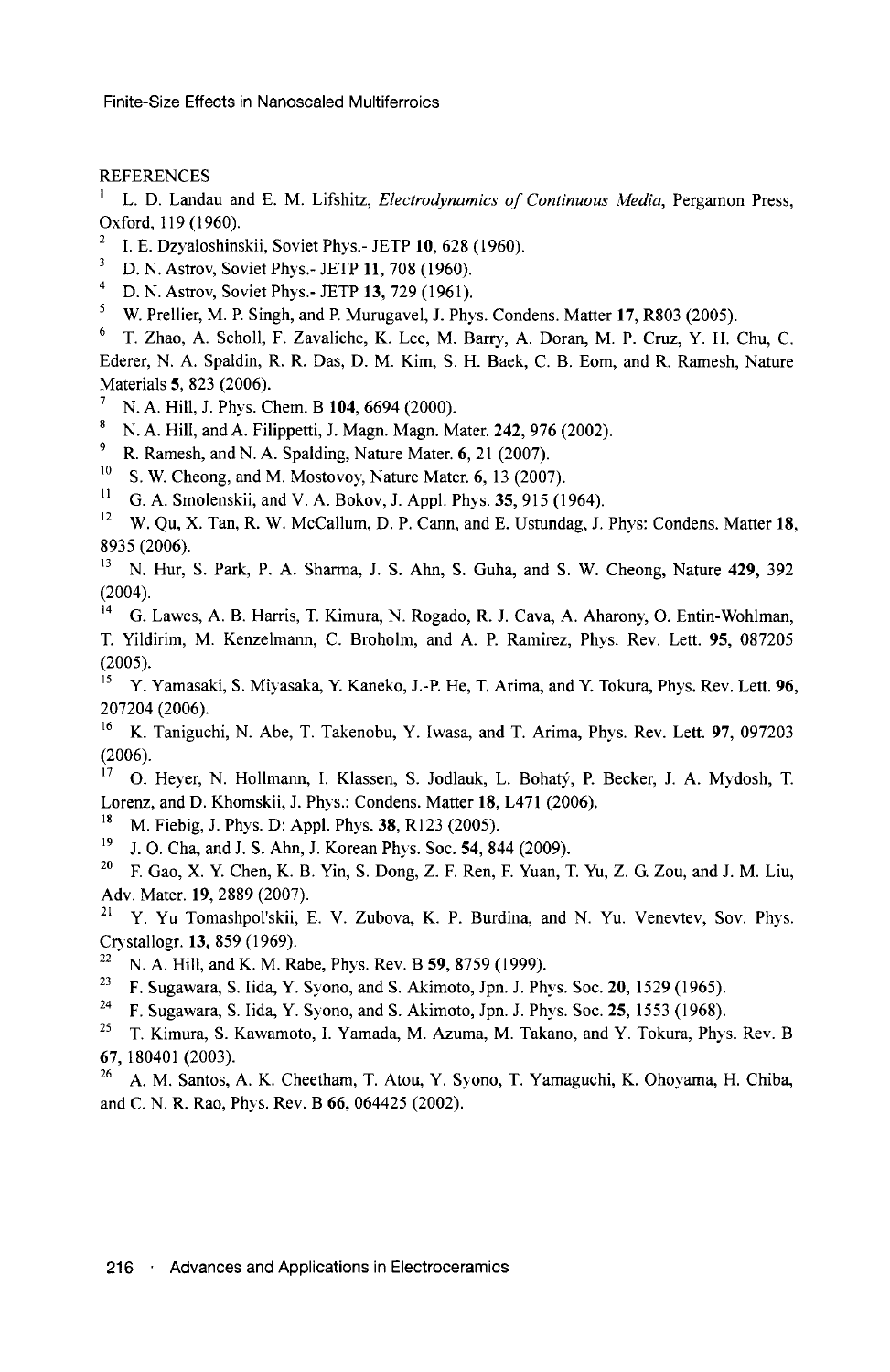- 27 T. Atou, H. Chiba, K. Ohoyama, Y Yamaguchi, and Y Syono, J. Solid State Chem. **145,** 639 (1999).
- 28 J. M. Moreau, C. Michel, R. Gerson *et al.* , J. Phys. Chem. Solids **32,** 1315 (1971).
- 29 P. Fischer, M. Polomska, I. Sosnowska, and M. Szymañski, J. Phys. C : Solid St. Phys. **13,**  1931 (1980).
- 30 R. Przenioslo, A. Palewicz, M. Regulsk, I. Sosnowska, R. M. Ibberson, and K. S. Knight, J. Phys: Condens. Matter 18, 2069 (2006).
- 31 I. Sosnowska, R. Przenioslo, P. Fischer *et al,* Acta Phys. Polonica A 86, 629 (1994).
- 32 I. Sosnowska, R. Przenioslo, P. Fischer, *et al,* J. Magn. Magn. Mater. **160,** 384 (1996).
- 33 R. Przenioslo, M. Regulski, and I. Sosnowska., Jpn. J. Phys. Soc. 75(8), 084718 (2006).
- 34 C. Ederer, and N. A. Spaldin, Phys. Rev. B. **71,** 060401 (2005).
- **35**  A. V. Zalessky, A. A. Frolov, A. K. Zvezdin *et al,* J. Exp. Theor. Phys. **95,** 101 (2002).
- 36 A. V. Zalessky, A. A. Frolov, T. A. Khimich *et al.* Europhys. Lett. **50,** 547 (2000).
- 37 J. Wang, J. B. Neaton, H. Zheng, V. Nagarajan, S. B. Ogale, B. Liu, D. Viehland, V. Vaithvanathan, D. G. Schlom, U. V. Waghmare, N. A. Spaldin, K. M. Rabe, M. Wuttig, and R. Ramesh, Science **299,** 1719 (2003).
- 38 H. Naganuma, and S. Okamura, J. Appl. Phys. **101,** 09M103 (2007).
- 39 H. Bea, M. Bibes, S. Petit, J. Kreisel, and A. Barthelemy, Philos. Mag. Lett. 87 165 (2007).
- 40 P. K. Siwach, H. K. Singh, J. Singh, and O. N. Srivastava, Appl. Phys. Lett. **91,** 122503 (2007).
- 41 S. T. Zhang, M. H. Lu, D. Wu, Y. F. Chen, and N. B. Ming, Appl. Phys. Lett. 87, 262907 (2005).
- 42 D. Lebeugle, D. Colson, A. Forget *et al.,* Phys Rev B **76,** 024116 (2007).
- 43 F. M. Bai, J. L. Wang, M. Wuttig *et al,* Appl. Phys. Lett. 86, 032511 (2005).
- **44**  K. Takahashi, and M. Tonouchi, J Magn. Magn. Mater. **310,** 1174 (2007).
- **45**  J. B. Li, G. H. Rao, J. K. Liang *etal,* Appl. Phys. Lett. **90:** 162513 (2007).
- 46 W. Eerenstein, F. D. Morrison, J. Dho *et al,* Science **307,** 1203a (2005).
- 47 H. Béa, M. Bibes, S. Fusil *et al,* Phys Rev B **74,** 020101 (2006).
- 48 A. V. Zalesskii, A. K. Zvezdin, A. A. Frolov, and A. A. Bush, JETP Lett. **71,** 465. (2000).
- 49 S. Vijayanand, M. B. Mahajan, H. S. Potdar, and P. A. Joy, Phys. Rev. B 80, 064423 (2009).
- 50 M. K. Singh, R. S. Katiyar, W. Prellier, and J. F. Scott, J. Phys.: Cond. Matter **21,** 042202 (2009).
- 51 Yu. G. Chukalkin, and B. N. Goshchitskii, Phys. Status Solidi A **200,** R9 (2003).
- 52 G. Catalan, H. Bea, S. Fusil, M. Bibes, P. Paruch, A. Barthelemy, and J. F. Scott, Phys. Rev. Lett. **100,** 027602 (2008).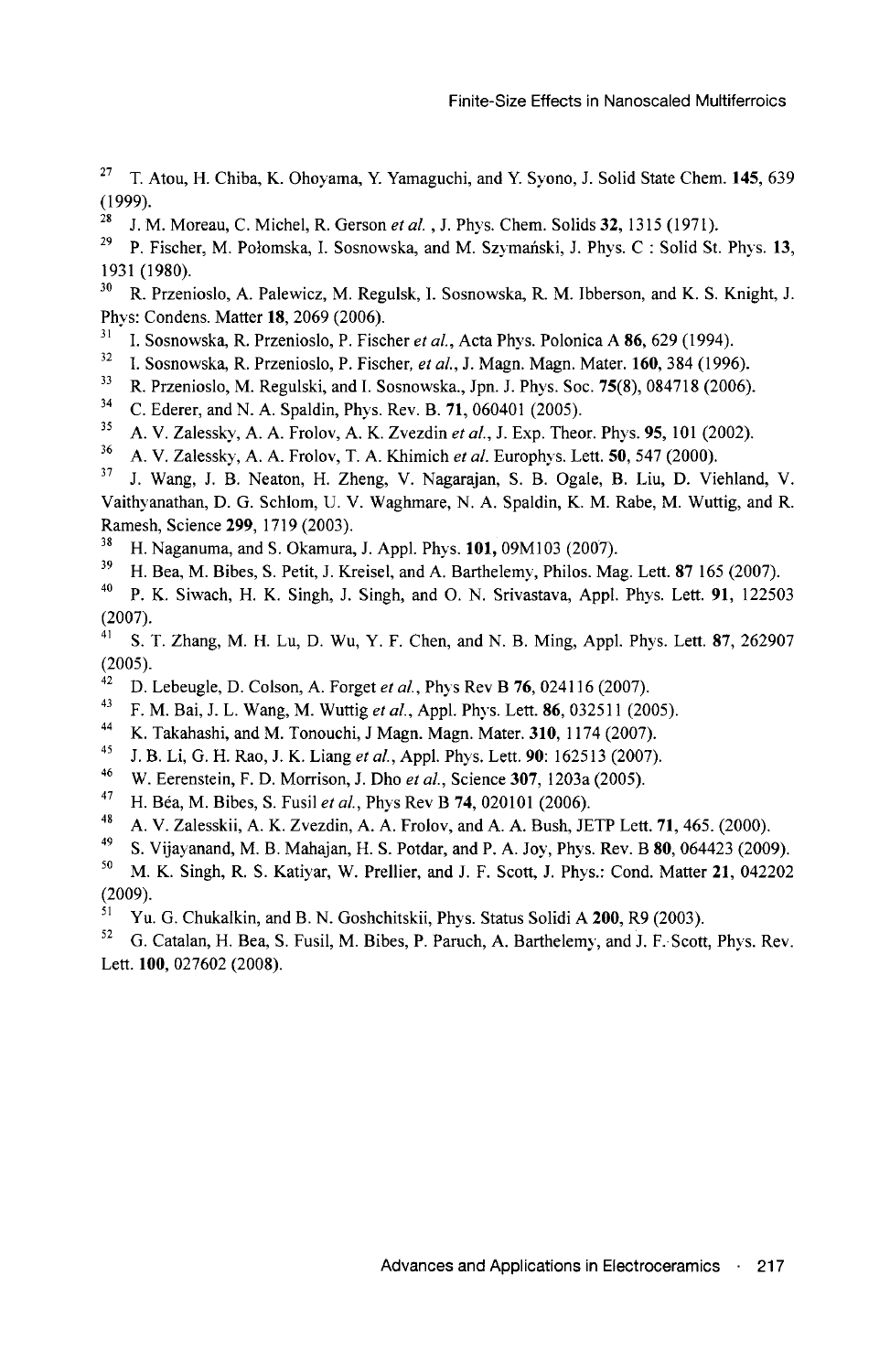# FIGURES AND TABLES



Figure 1. Micrographs of the BMO materials synthesis, (a): TEM and (b): SEM micrographs of the as-synthesized material, showing the BiMnO3 nanoplates and the needle-like secondary phase.



Figure 2. X-ray diffraction pattern (XRD) of the as-synthesized BMO material, showing a pattern dominated by the single-phase BiMnO<sub>3</sub> nanoplates.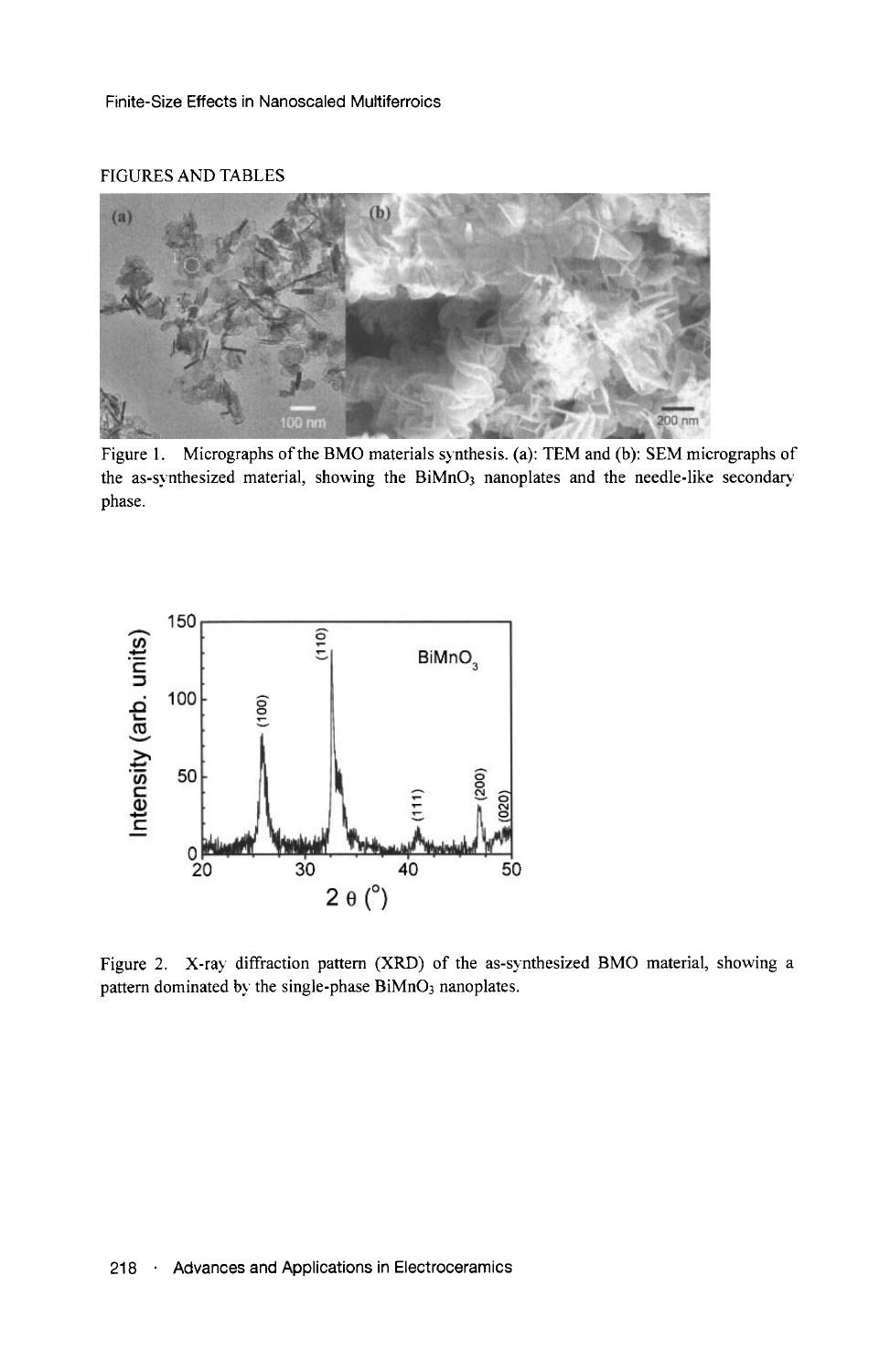

Figure 3. Temperature dependence of the mass susceptibility of the as-synthesized BMO material at an applied magnetic field of 5000 Oe. ZFC denotes zero-field cooled conditions, and FC denotes field-cooled conditions.



Figure 4. X-ray photoelectron spectroscopy (XPS) spectrum of the BMO nanoplates, and of standard samples of  $MnCO<sub>3</sub>, Mn<sub>2</sub>O<sub>3</sub>$  and  $MnO<sub>2</sub>$  used for comparison to identify the Mn valence.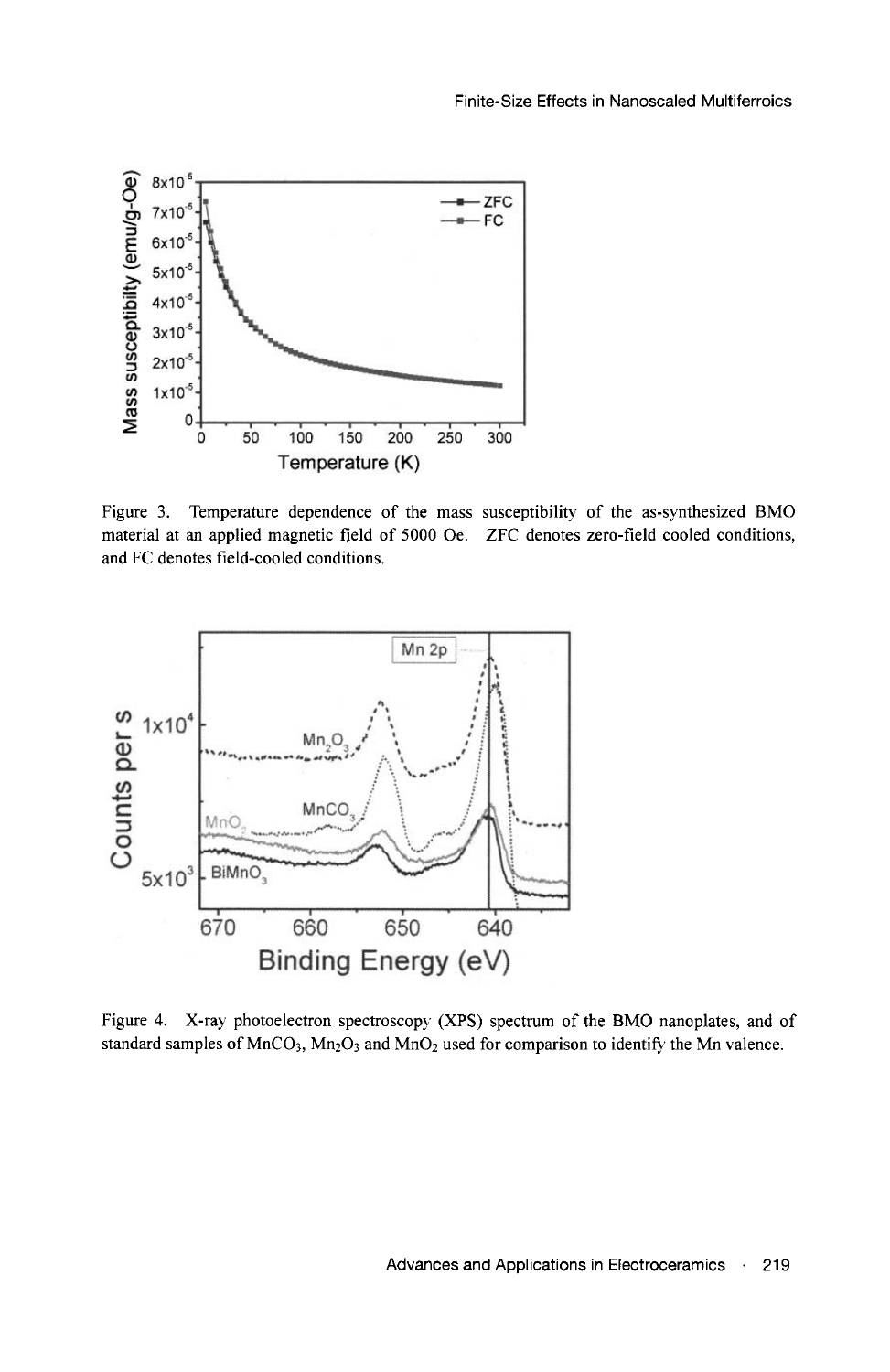Finite-Size Effects in Nanoscaled Multiferroics



Figure 5. Scanning electron (SEM) micrograph of the as-synthesized BFO material, showing the  $BiFeO<sub>3</sub>$  nanoparticles.



Figure 6. X-ray diffraction pattern (XRD) of the as-synthesized BFO material (BiFeO<sub>3</sub> nanoparticles), indicating a single-phase perovskite structure.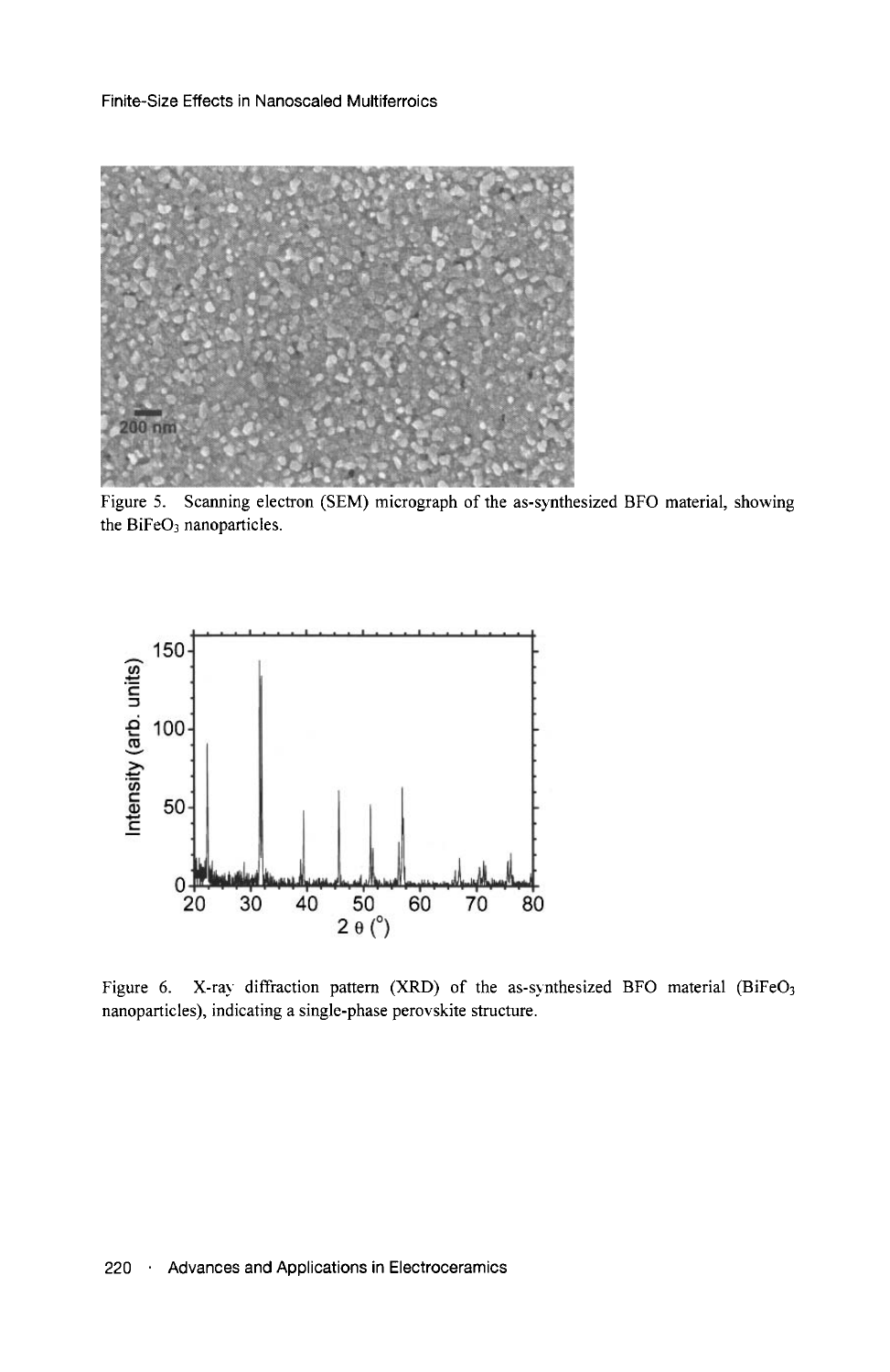

Figure 7. Magnetic field dependence of the magnetization *(M)* for the as-synthesized BFO material (BiFeO<sub>3</sub> nanoparticles) at  $T = 10$  K, 77 K and 298 K. Ferromagnetic hysteresis is apparent from 10 K to room temperature.



Figure 8. Temperature dependence of the magnetization *(M)* for the as-synthesized BFO material (BiFeO<sub>3</sub> nanoparticles) at an applied  $H = 5000$  Oe (zero-field-cooled (ZFC) and field-cooled (FC) conditions).